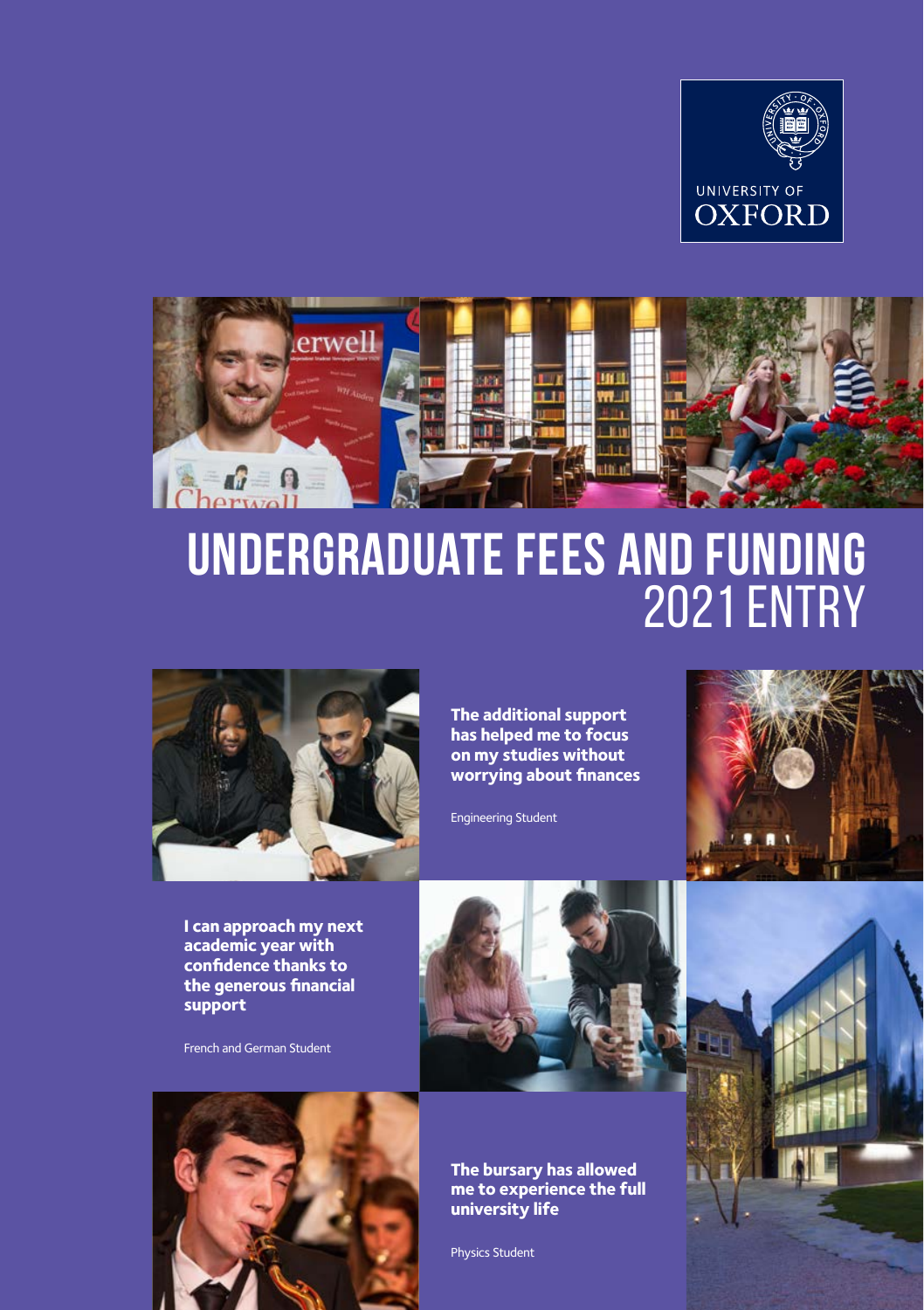## **Congratulations...**

### ...on receiving an offer from the University of Oxford!

**This guide contains important information about the costs involved in studying at Oxford and the support that is available. To ensure that funding is in place for the start of your course, apply as soon as possible. If you have received a conditional offer, you don't have to wait until your place has been confirmed before you apply for funding. Throughout this guide we might use certain terms that you have not yet come across. Please refer to the useful terms on page 1 if you are unsure about what something means.**

**All the information in this guide is also available on our website [\(www.ox.ac.uk/funding\)](http://www.ox.ac.uk/funding), along with our Any Questions? Tool, should you have any queries.**

Student Fees and Funding, University of Oxford

## **Contents**

| 1       |
|---------|
| $2 - 3$ |
| 3       |
| 4       |
| 5       |
| 6       |
| $7 - 8$ |
| 9       |
| 10      |
|         |

The information contained in this guide is only for students starting at Oxford in 2021. If you are planning to commence your studies after this date, you will need to check the latest arrangements which will be available from **[www.ox.ac.uk/funding](http://www.ox.ac.uk/funding)** once they are known. Information correct as of November 2020.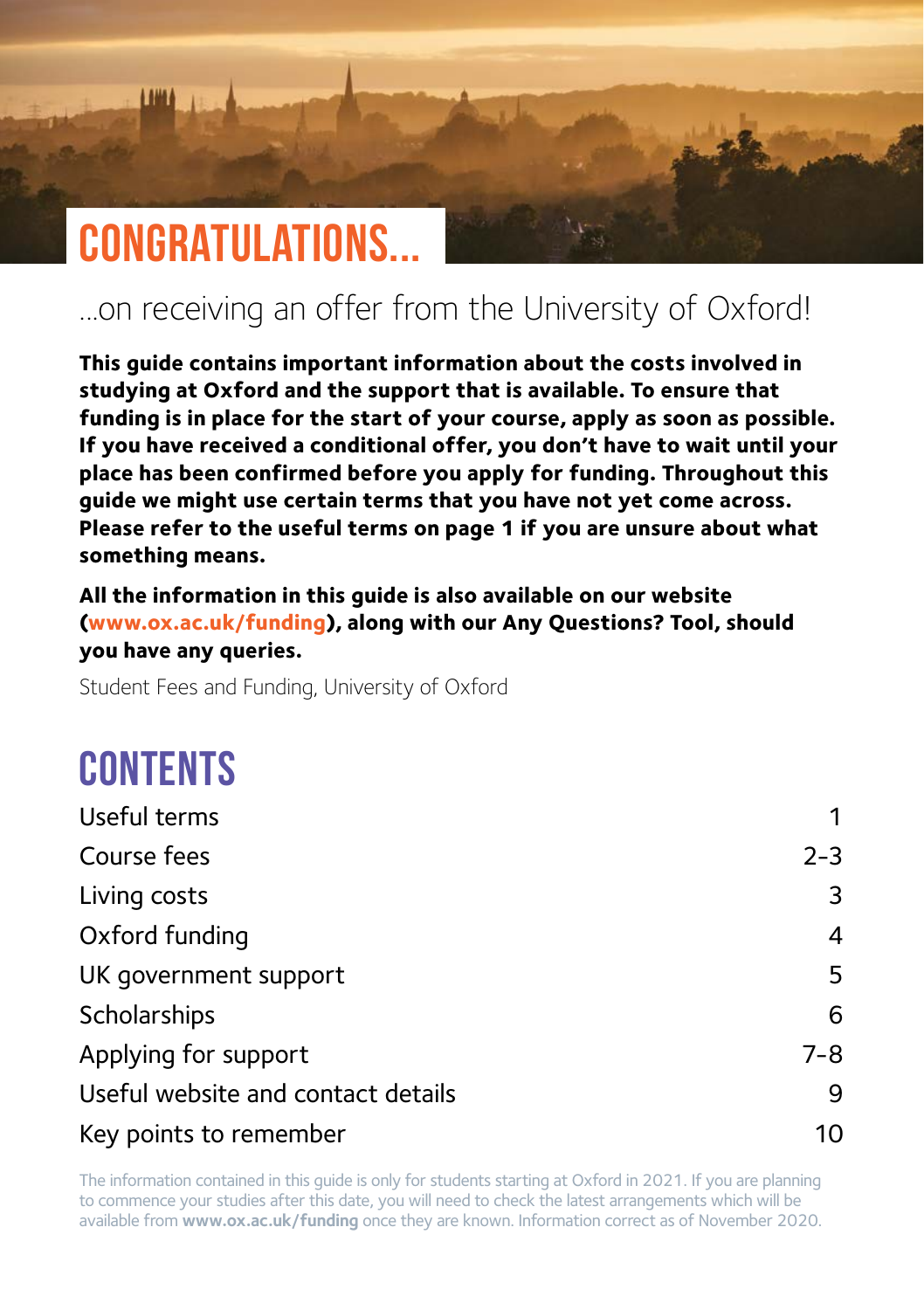## <span id="page-2-0"></span>**Useful Terms**

#### **EEA (European Economic Area)**

Iceland, Liechtenstein, Norway and EU countries.

#### **ELQ (Equivalent or Lower Qualification) Student**

Students who have previously studied at undergraduate level and obtained a qualification.

#### **EU (European Union)**

Currently Austria, Belgium, Bulgaria, Croatia, Cyprus, Czech Republic, Denmark, Estonia, Finland, France, Germany, Greece, Hungary, Ireland, Italy, Latvia, Lithuania, Luxembourg, Malta, Netherlands, Poland, Portugal, Romania, Slovakia, Slovenia, Spain and Sweden.

#### **Fee Status**

Determines whether a student should pay course fees at the Home, Islands or Overseas rate. Students from the Republic of Ireland (ROI) will be charged fees at the Home rate.

#### **Financial Assessment / Means Testing**

The process of calculating household income used by the regional funding agencies.

#### **Household Income**

This is the income of the student and any adults who live in the same house.

#### **Maintenance Loan**

Repayable financial support used to pay for living costs. The level available is dependent on household income.

#### **Oxford Bursaries and Crankstart Scholarships**

Non-repayable bursaries from Oxford for students from lower-income households.

#### **Regional Funding Agencies**

The organisations that process applications for support for students from England, Northern Ireland, Scotland, Wales and the Republic of Ireland.

#### **Tuition Fee Loan**

Repayable financial support used to pay for course fees.



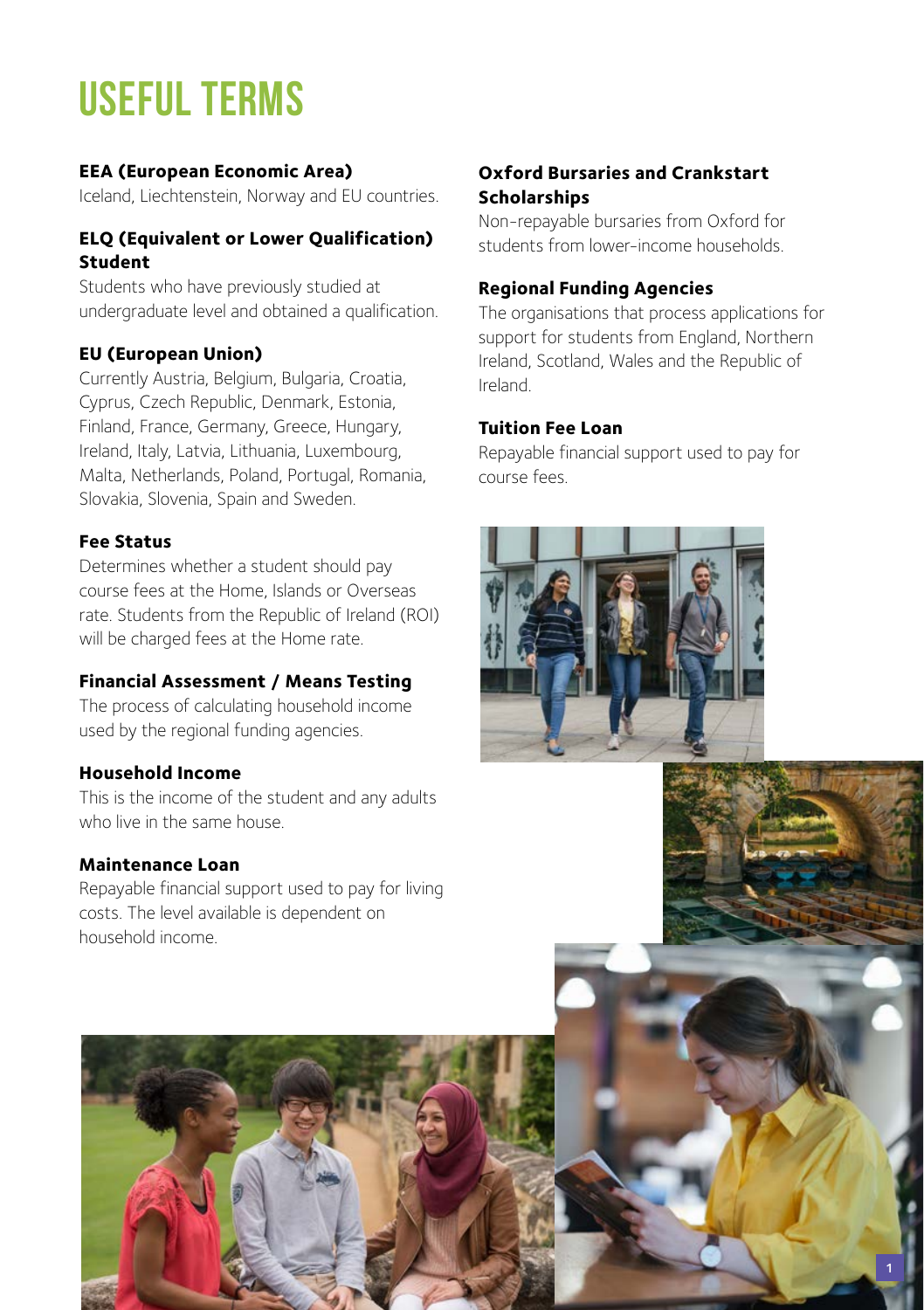## <span id="page-3-0"></span>**COURSE Fees**

**The level of course fees you will be charged and the support available is determined by your fee status. This is based upon your nationality and where you usually live.**

**The table below gives a summary of the eligibility requirements for each fee status:**

| Where you<br>usually live                 | Your passport or visa status                                                                                                                                                                                                             | Your fee<br>status |
|-------------------------------------------|------------------------------------------------------------------------------------------------------------------------------------------------------------------------------------------------------------------------------------------|--------------------|
| UK and Republic<br>of Ireland             | UK or Republic of Ireland national and ordinarily resident in<br>the UK or Republic of Ireland for at least three years prior<br>to course start. Residence must not have been for the main<br>purpose of receiving full time education. | Home               |
| EU/EEA,<br>Switzerland and<br>Gibraltar   | UK national living in the EEA/Switzerland/Gibraltar on 31<br>December 2020 for at least three years prior to course<br>start.                                                                                                            | Home               |
| Channel Islands or<br>Isle of Man         | UK national.                                                                                                                                                                                                                             | <b>Islands</b>     |
| Outside the<br>UK/Republic of<br>Ireland* | National from outside the UK or Republic of Ireland.                                                                                                                                                                                     | Overseas           |

**FINANCIAL DECLARATION**

If you are unsure of your fee status, you can request an assessment from the University ([student.fees@admin.ox.ac.uk](mailto:student.fees%40admin.ox.ac.uk?subject=)). If you wish to receive financial support from the UK government, your eligibility will also be assessed separately by your regional funding agency.

You will be required to complete a financial declaration in order to have your place at Oxford confirmed. Your college will be able to advise you about what information is required.

<sup>\*</sup> Please note that at the time of writing (Nov 2020) the UK Government has not confirmed the status of EU nationals who are granted Settled Status under the EU Settlement Scheme and of EU, other EEA and Swiss nationals benefiting from Citizens' Rights under the EU Withdrawal Agreement, EEA EFTA Separation Agreement or Swiss Citizens' Rights Agreement respectively. Please refer to our website for the most up to date information: [www.ox.ac.uk/ugfeestatus](http://www.ox.ac.uk/ugfeestatus)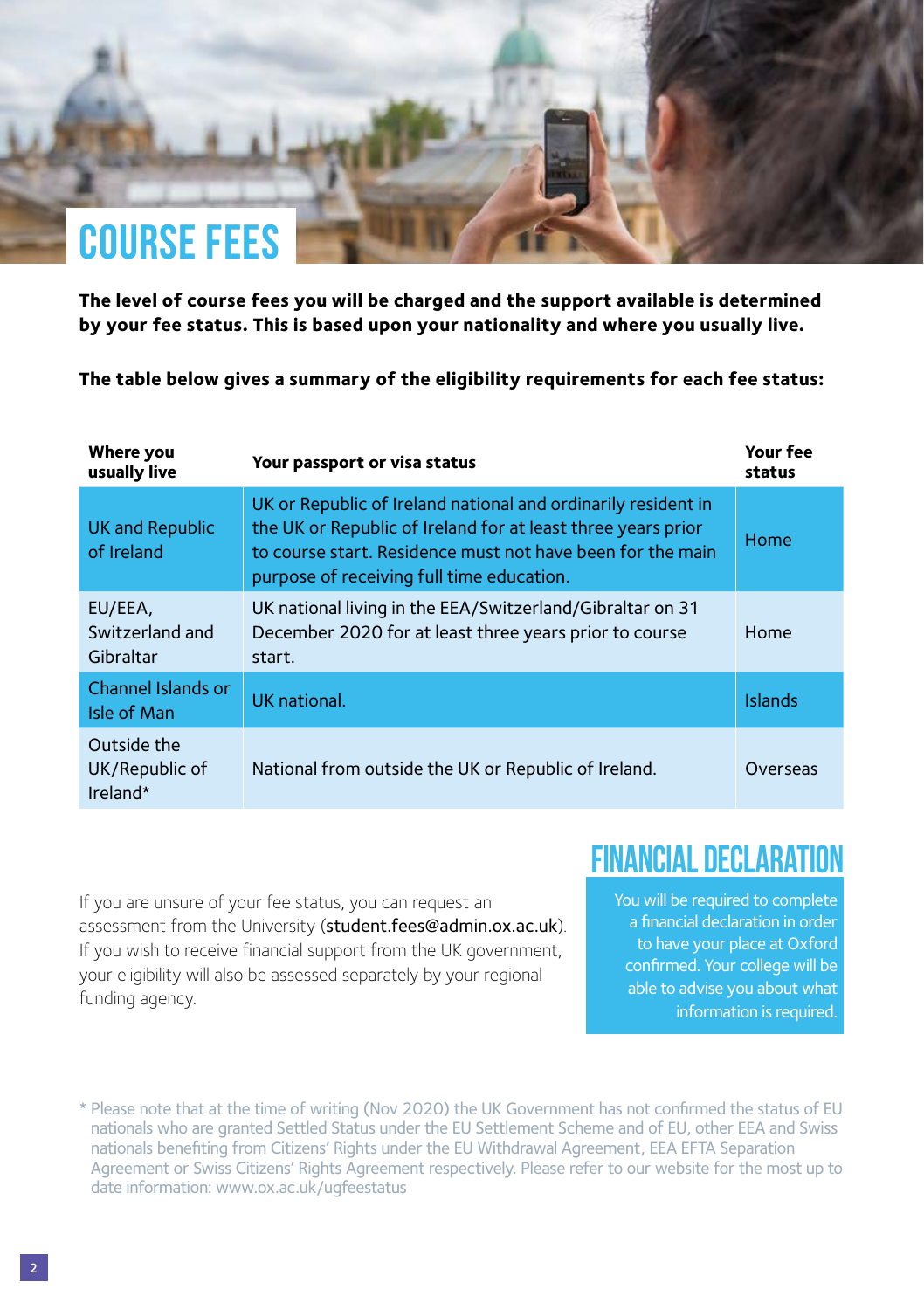### <span id="page-4-0"></span>**HOME (UK AND REPUBLIC OF IRELAND) STUDENTS**

If you are a Home (UK or Republic of Ireland (ROI)) fee paying student the course fees for 2021 will be £9,250. All Home (UK/ROI) students studying for their first undergraduate degree can access a tuition fee loan from the UK government for the full amount of their course fees and do not need to pay anything upfront.

See pages 7 and 8 for information about applying for a tuition fee loan to cover your course fees.

### **ALL OTHER STUDENTS**

If you do not have Home fee status (UK/ROI students), you will not be eligible for a tuition fee loan from the UK government. Overseas students will also be charged a different level of course fees.

| Fee status | Annual course fees<br>payable by student |
|------------|------------------------------------------|
| Home       | £9,250                                   |
| Islands    | £9.250*                                  |
| Overseas   | Between £26,770 and<br>£37,510*          |

### **MEDICAL STUDENTS**

Home (UK/ROI) students on the six year medicine course have different arrangements for course fees in years five and six, as their fees are covered by the NHS. Visit [www.ox.ac.uk/](http://www.ox.ac.uk/funding)  [funding](http://www.ox.ac.uk/funding) for more information.

\*Medical students with Islands or Overseas fee status should note that the course fees for the clinical years of their course will be considerably higher.

### **CHANGES TO FEES**

The University caps the amount by which it can increase its fees annually. More information about the amount of the cap and how the increase is calculated is available at **[www.ox.ac.uk/ffchanges-fees](http://www.ox.ac.uk/ffchanges-fees)**. For Home (UK/ ROI) undergraduate students, course fees are also subject to a governmental fee cap and will not increase above the level of the fee cap, which is subject to annual review.

## **Living Costs**

Living costs will vary significantly dependent on your lifestyle, but in 2021 these are estimated to be between £1,175 and £1,710 per month. This range is based on a single student with no dependants living in college accommodation (including utility bills). Undergraduate courses usually consist of three terms of eight weeks each, but as a guide you may wish to budget over a nine-month period to ensure you also have sufficient funds during the holidays to meet essential costs.

|                                                | <b>Monthly living</b><br>costs |                       | <b>Total living costs</b><br>for 9 months |                       |
|------------------------------------------------|--------------------------------|-----------------------|-------------------------------------------|-----------------------|
|                                                | <b>Lower</b><br>range          | <b>Upper</b><br>range | Lower<br>range                            | <b>Upper</b><br>range |
| Food                                           | £280                           | £400                  | £2,520                                    | £3,600                |
| Accom-<br>modation<br>(including<br>utilities) | £655                           | £790                  | £5,895                                    | £7,110                |
| <b>Personal</b><br>items                       | £130                           | £250                  | £1,170                                    | £2,250                |
| <b>Social</b><br><b>activities</b>             | £45                            | £115                  | £405                                      | £1,035                |
| <b>Study</b><br>costs                          | £45                            | £100                  | £405                                      | £900                  |
| Other                                          | £20                            | £55                   | £180                                      | £495                  |
| Total                                          | £1.175                         | £1,710                |                                           | £10,575 £15,390       |

When planning your finances for any future years of study in Oxford beyond 2021/22, you should allow for an estimated increase in living expenses of 3% each year.

### **ADDITIONAL COSTS**

You may need to make additional provision for costs such as a student visa, international travel to and from Oxford and fieldwork. If you have dependants you will also need to consider separate costs related to your family. For information on course costs please visit [www.ox.ac.uk/courses](http://www.ox.ac.uk/courses).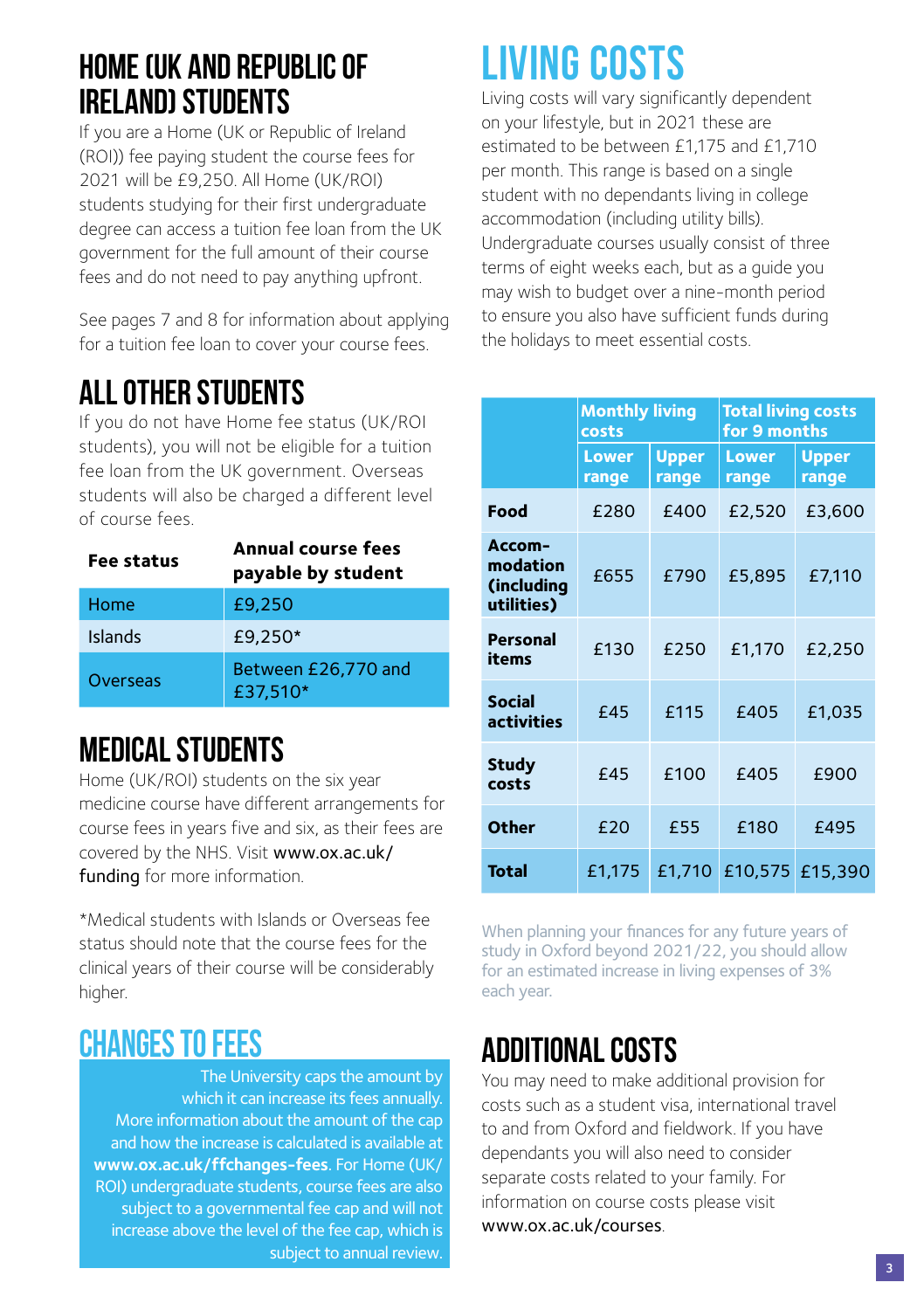### <span id="page-5-0"></span>**oxford funding CRANKSTART SCHOLARSHIPS**

If you are a UK-resident studying for your first degree and your annual household income is £27,500 or less, we will offer you a nonrepayable Crankstart Bursary worth up to £5,000 per year towards study and living costs. The Crankstart Scholarship also provides access to funded internships to develop employability skills, volunteering opportunities and social and community-building events. For more information about the Scholarship, visit [www.ox.ac.uk/crankstart](http://www.ox.ac.uk/crankstart).

| <b>Household income</b> | <b>Annual Bursary</b> |
|-------------------------|-----------------------|
| £5.000 or less          | £5,000                |
| £5,001-£27,500          | £4.200                |

### **OXFORD BURSARIES**

If you are a UK or Republic of Ireland (ROI) student from a lower-income household studying for your first undergraduate degree (or Graduate Entry Medicine) and are not eligible for, or do not take up, a Crankstart Scholarship you will be eligible to receive an annual non-repayable Oxford Bursary to help with the costs of studying and living in Oxford. The bursary amount will depend on your annual household income:

| <b>Household income</b> | <b>Annual Bursary</b> |
|-------------------------|-----------------------|
| £16,000 or less         | £3.200                |
| £16,001-£20,000         | £3.000                |
| £20,001-£22,500         | £2.750                |
| £22,501-£25,000         | £2.500                |
| £25,001-£30,000         | £2,000                |
| £30,001-£35,000         | £1.500                |
| £35,001-£37,500         | £1.000                |
| £37,501-£40,000         | £800                  |
| £40,001-£42,875         | £500                  |

If you are eligible for a Crankstart Scholarship or Oxford Bursary you will be notified of your entitlement from mid-September 2021.

## **OXFORD TRAVELSUPPLEMENT**

We will help with your travel costs between Oxford and your stated home address. If you are a Crankstart Scholar or an Oxford Bursary recipient, you will automatically receive a nonrepayable annual Oxford Travel Supplement of £200 if you live between 80 and 150 miles from Oxford. If you live more than 150 miles from Oxford, you will receive an annual Oxford Travel Supplement of £500. If eligible you will be notified of this additional funding shortly after being contacted about your bursary funding from Oxford.

### **CAREEXPERIENCED AND ESTRANGED STUDENT BURSARY**

If you are a UK resident and have ever been in care for more than three months, or are studying without family support, we will provide you with a non-repayable annual bursary of up to £3,000 so that you have additional funding to help with costs, including during the vacations. You can apply for this support during your course. If you are also holding a Crankstart Scholarship, you would be eligible for a total maximum annual bursary of £7,200.

### **STUDENT SUPPORT FUND**

Our Student Support Fund assists UK students who may require financial assistance in a range of circumstances. If you have a shortfall in your finances or need to meet additional exceptional costs once you have started your course, you will be able to apply for non-repayable supplementary funding.

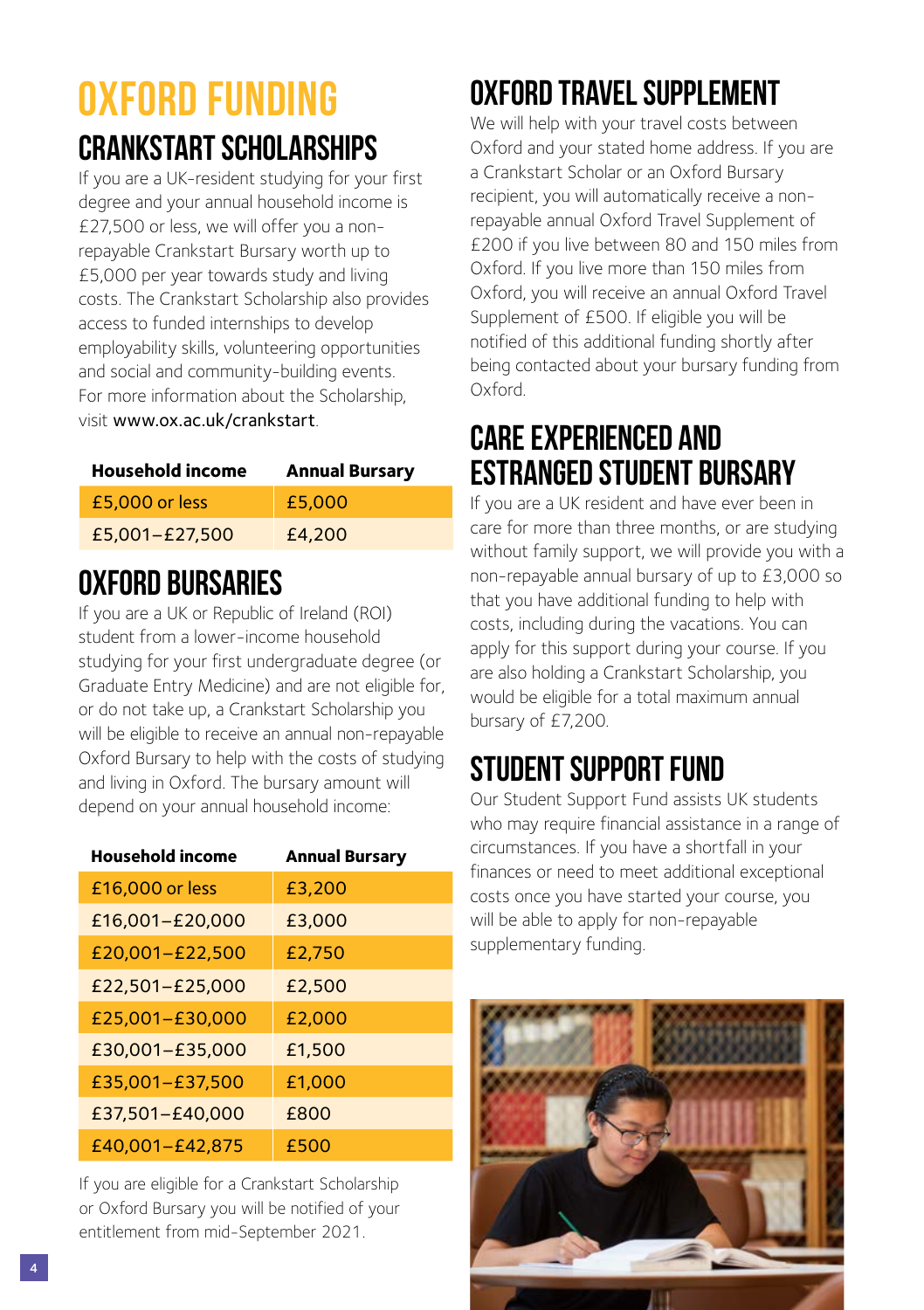## <span id="page-6-0"></span>**UK GOVERNMENT support**

All Home (UK) students are eligible to apply for funding from the UK government towards their living costs although the amounts will vary by UK region. A basic level of maintenance loan is available to all Home (UK) students irrespective of household income. Students can also access a higher level of maintenance support based on their household income. UK government loan repayments are

combined into a single amount which only becomes repayable once you have left your course. ROI, EU, Islands and Overseas students are not eligible for living costs support from the UK government.

### **MEDICAL STUDENTS**

Home (UK) students on the six year medicine course have different funding arrangements in years five and six, as they are eligible to apply for living costs support from the NHS and the UK government. Visit [www.ox.ac.uk/funding](http://www.ox.ac.uk/funding) for more information.

further details.

| <b>Where you</b><br>usually live | <b>Maintenance Support*</b>                                                                                                                                    | PKEVIUUS STUDV                                                                                                                                                          |
|----------------------------------|----------------------------------------------------------------------------------------------------------------------------------------------------------------|-------------------------------------------------------------------------------------------------------------------------------------------------------------------------|
| England                          | Basic loan of £4,422 for all students. Increased loan<br>up to a maximum of £9,488 depending on household<br>income.                                           | Home (UK/ROI)<br>students who<br>have already                                                                                                                           |
| <b>Wales</b>                     | Grant plus loan of approximately £9,810 available to all<br>students. Level of grant between £1,000 and £8,810<br>depending on household income.               | completed a previous<br>undergraduate<br>programme of study<br>will be classed as an<br><b>Equivalent or Lower</b><br><b>Oualification (ELO)</b><br>student for funding |
| Scotland                         | Basic loan of approximately £4,750 for all students,<br>with a maximum loan of £5,750 and a grant of up to<br>£2,000 for students from low-income households.  |                                                                                                                                                                         |
| Northern<br>Ireland              | Basic loan of approximately £3,630 for all students,<br>with a maximum loan of £4,840 plus a grant of up to<br>£3,475 for students from low-income households. | purposes and may<br>not be eligible for UK<br>government or Oxford<br>financial support.                                                                                |
|                                  | * Where approximate figures are given they show support that was available to students in                                                                      | See ox.ac.uk/elg for                                                                                                                                                    |

\* Where approximate figures are given they show support that was available to students in 2020/21. Confirmed figures for 2021/22 will be published by spring 2021 and updated at **www.ox.ac.uk/funding**.

### **Additional Support**

If you are a Home (UK) student and have additional costs because of a disability or dependants, you could be eligible to receive extra assistance.

| <b>Fund</b>                             | <b>Eligibility</b>                                                            | <b>Assessment</b>                | <b>Application</b>                                               |
|-----------------------------------------|-------------------------------------------------------------------------------|----------------------------------|------------------------------------------------------------------|
| Disabled Students'<br><b>Allowances</b> | Home (UK) students<br>who require funding<br>to meet course-<br>related costs | Based upon need<br>Apply through | regional                                                         |
| Parents' Learning Allowance             | Home (UK) students<br>with dependants                                         | <b>Based upon</b>                | funding agency                                                   |
| <b>Childcare Grant</b>                  |                                                                               |                                  |                                                                  |
| <b>Adult Dependants' Grant</b>          |                                                                               |                                  |                                                                  |
| <b>Tax credits</b>                      |                                                                               | household income                 | Apply through www.<br>qov.uk/browse/<br>benefits/tax-<br>credits |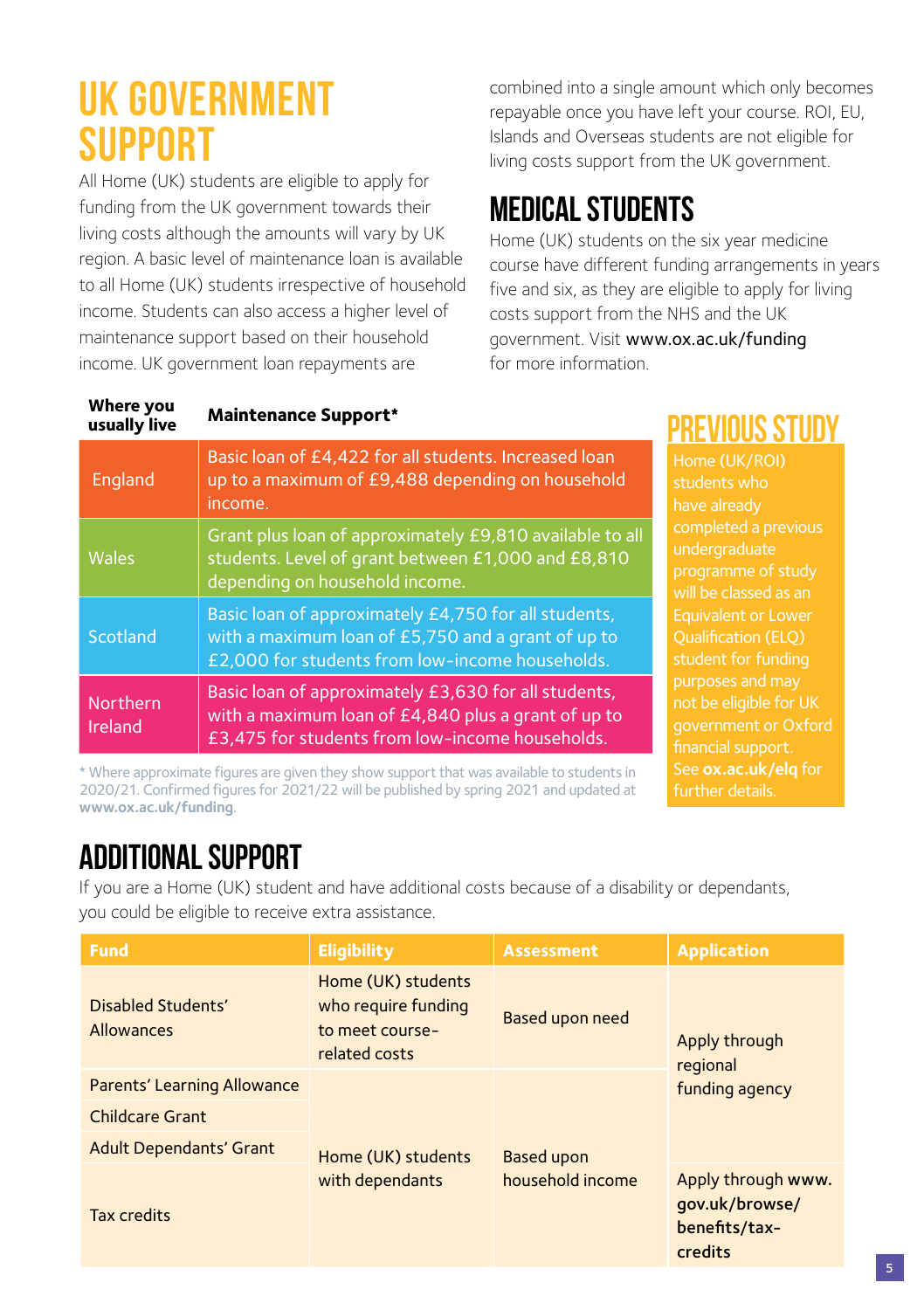## <span id="page-7-0"></span>**Scholarships**

**Our Fees, Funding and Scholarship Search provides a list of awards being offered by Oxford and can be found at [www.ox.ac.uk/ffsearch.](http://www.ox.ac.uk/ffsearch) Further details on the centrally administered scholarships listed below can be found at [www.ox.ac.uk/funding](http://www.ox.ac.uk/funding).**

| Scholarship                                                   | Eligibility                                                                                                                                                           | Award                                                                                                                                          | <b>Application</b><br>deadline                                                |
|---------------------------------------------------------------|-----------------------------------------------------------------------------------------------------------------------------------------------------------------------|------------------------------------------------------------------------------------------------------------------------------------------------|-------------------------------------------------------------------------------|
| Lloyds Scholars<br>Programme                                  | UK residents from households<br>with incomes of £25,000 or<br>less                                                                                                    | Additional Bursary towards living<br>costs                                                                                                     | TBC but likely to be<br>early summer 2021<br>check our website<br>for updates |
| Oxford-Arlan Hamilton<br>& Earline Butler Sims<br>Scholarship | UK residents of Black African<br>or Black Caribbean heritage,<br>who are from disadvantaged<br>backgrounds.                                                           | Course fees and a grant towards<br>living costs. An internship grant of<br>up to £3,000 will also be available<br>during the scholar's course. | 12 noon (UK time)<br>on 17 June 2021                                          |
| The Bright Oceans<br>Corporation<br>Scholarship               | Ordinarily resident in<br>China (excl. the Special<br>Administrative Regions of<br>Hong Kong and Macau) and<br>applying for any course in the<br><b>MPLS Division</b> | Course fees and an annual grant<br>towards living costs                                                                                        | 12 noon (UK time)<br>on 10 February 2021                                      |
| <b>Hill Foundation</b><br>Scholarship                         | Students must be nationals<br>of and ordinarily resident<br>in the Russian Federation<br>wishing to study for a second<br>undergraduate degree.                       | Course fees and an annual grant<br>towards living costs                                                                                        | 12 noon (UK time)<br>on 10 February 2021                                      |
| Oxford Centre for<br><b>Islamic Studies</b><br>Scholarship    | UK residents from Muslim<br>communities                                                                                                                               | Course fees and an annual grant<br>towards living costs                                                                                        | 12 noon (UK time)<br>on 10 February 2021                                      |
| Palgrave Brown<br>Scholarship                                 | Student must be ordinarily<br>resident in and /or educated<br>in certain Eastern European<br>countries                                                                | Annual grant towards living costs                                                                                                              | 12 noon (UK time) on<br>10 February 2021                                      |
| Palgrave Brown UK<br>Scholarship                              | Students who have been<br>or Suffolk                                                                                                                                  | resident or educated in Norfolk Annual grant towards living costs                                                                              | 12 noon (UK time)<br>on 10 February 2021                                      |
| Reach Oxford<br>Scholarship                                   | Students from low-income<br>countries                                                                                                                                 | Course fees, annual grant towards<br>living costs and one return air fare<br>per year                                                          | 12 noon (UK time) on<br>10 February 2021                                      |
| Simon and June<br>Li Undergraduate<br>Scholarship             | Applicants must be ordinarily<br>resident in eligible countries                                                                                                       | Course fees and a grant towards<br>living costs                                                                                                | 12 noon (UK time) on<br>10 February 2021                                      |

### **US AND CANADIAN STUDENTS**

Students from the US and Canada can apply for student loans to help with fees and living costs.

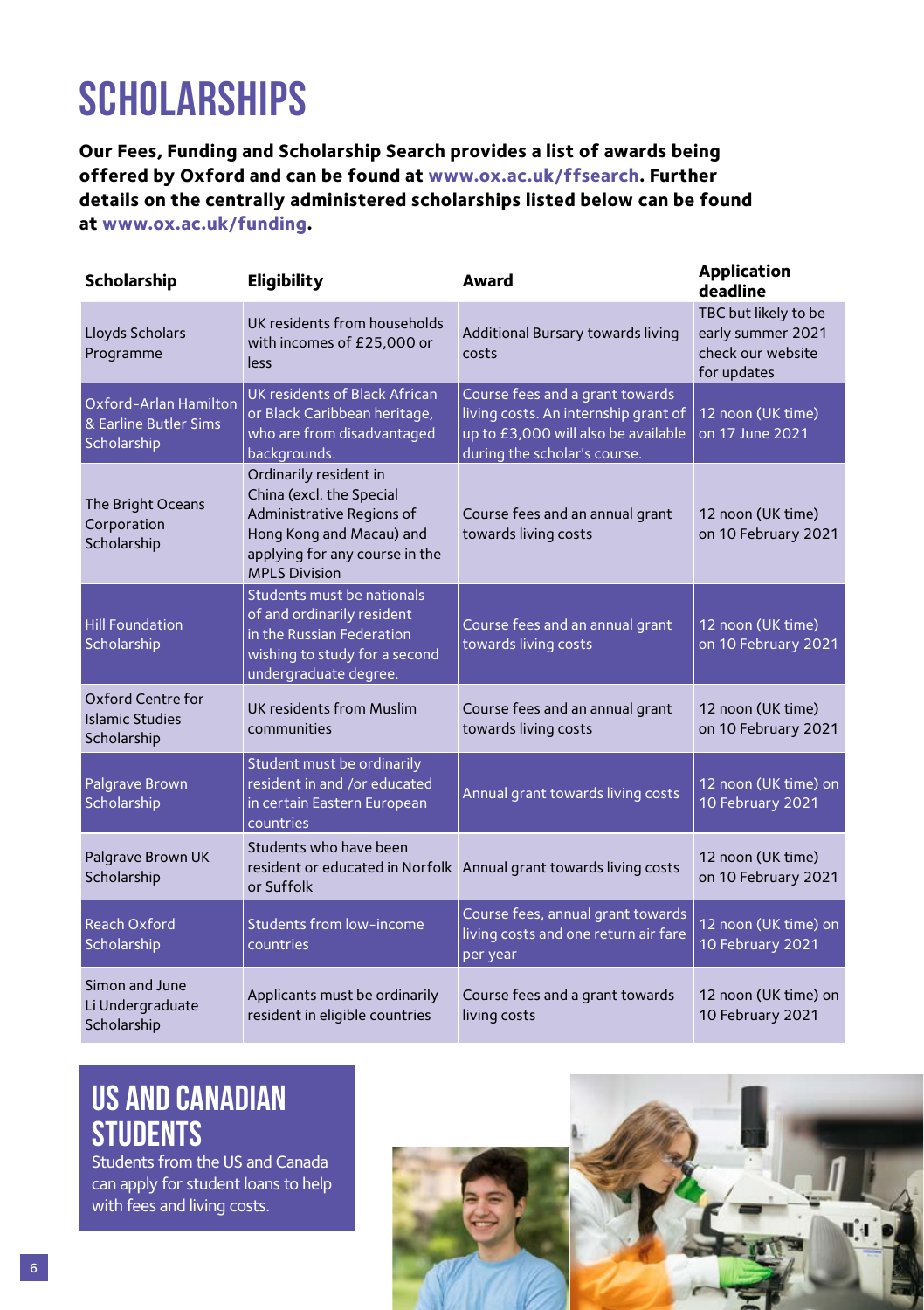## <span id="page-8-0"></span>**Applying for support**

**Applications for support from the UK government are processed by regional funding agencies. Anyone supporting your application, such as parents, will also need to set up their own online account to provide information for your assessment.** 

| <b>England: Student Finance England</b>                          | www.gov.uk/student-finance           |
|------------------------------------------------------------------|--------------------------------------|
| <b>Scotland: Student Awards Agency for Scotland</b>              | www.saas.gov.uk                      |
| <b>Northern Ireland: Student Finance NI</b>                      | www.studentfinanceni.co.uk           |
| <b>Wales: Student Finance Wales</b>                              | www.studentfinancewales.co.uk        |
| <b>Republic of Ireland:</b> Student Finance Services Non UK Team | www.gov.uk/apply-for-student-finance |

#### **How do I ensure that my household income is assessed?**

If you want to be financially assessed, you and any adults you live with will need to complete a financial assessment as part of the application. During this process your household income is calculated. Although much of the process is automated you may need to provide additional information to support your assessment.

#### **How is my household income calculated?**

The financial assessment will look at your household income for the last full tax year. For students starting their studies in 2021, this means that information from the 2019/20 tax year will be used. If this does not reflect your current financial situation, you might be able to undergo a current year assessment. You must first apply in the normal way based on the 2019/20 tax year. Please note that your household income must have dropped by at least 15% (5% in Northern Ireland) since the 2019/20 tax year.

#### **What happens once my assessment is complete?**

Once your assessment has been completed, your regional funding agency will notify you of the support you will receive.

#### **How do I apply for an Oxford Bursary or Crankstart Scholarship?**

There is no separate application process for an Oxford Bursary or Crankstart Scholarship as this is based on the household income assessment carried out by your regional funding agency.

#### **When will I find out if I have been awarded an Oxford Bursary or Crankstart Scholarship?**

Students who are eligible will be notified from mid September 2021.

After the start of term, students will then also be notified if they may be eligible to apply for any additional Oxford funding.

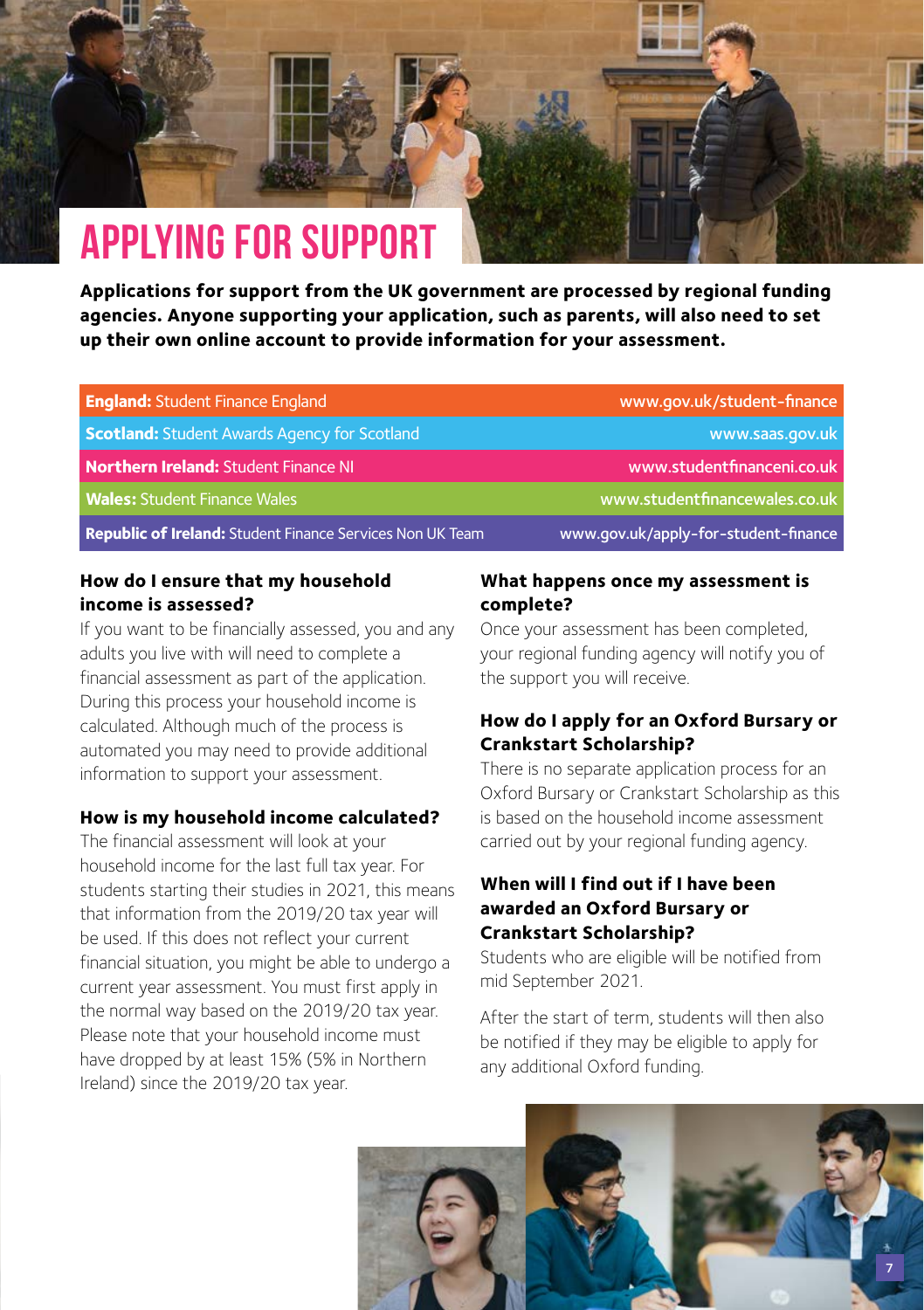## **Application Process**

### **remember**

To ensure anyone supporting your application also sets up an online account with your regional funding agency



**EARLY OCTOBER 2021 First maintenance loan instalment paid directly to student**

### **late october 2021**

**First bursary instalment paid directly to student**

**Early November 2021 First tuition fee loan instalment paid directly to Oxford**



### **remember**

To check with your regional funding agency that your bank details are correct



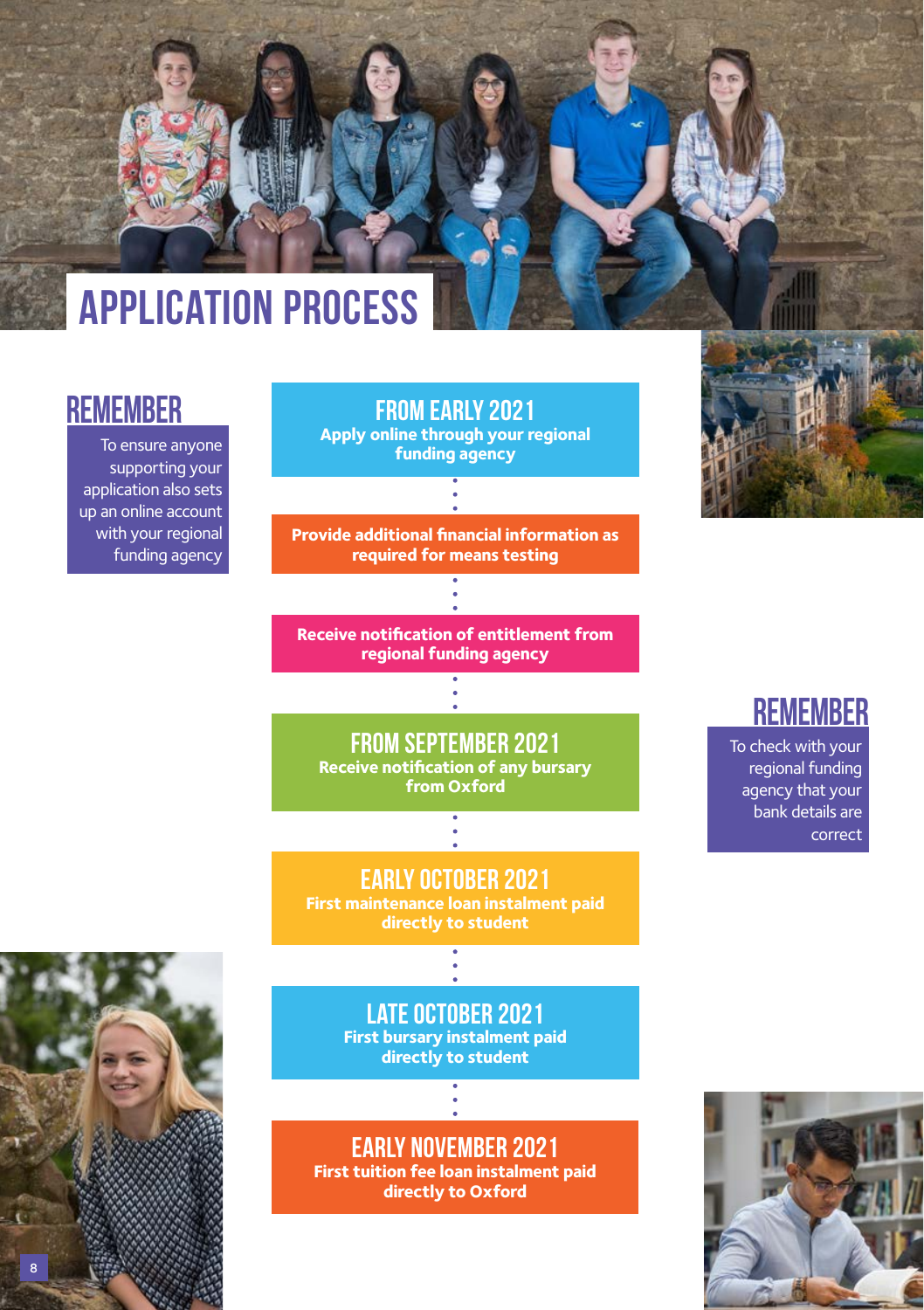## <span id="page-10-0"></span>**Useful Websites**

**There is a huge amount of information available on the internet about student funding. In addition to the University's funding webpages ([www.ox.ac.uk/funding](http://www.ox.ac.uk/funding)), you might find the following websites useful.**

**[www.ox.ac.uk/students/oxford-and-the-eu](http://www.ox.ac.uk/students/oxford-and-the-eu)** The latest information on the implications of the UK's departure from the European Union

#### **[www.ox.ac.uk/students/fees-funding/assistance/](http://www.ox.ac.uk/students/fees-funding/assistance/managing-finances) [managing-finances](http://www.ox.ac.uk/students/fees-funding/assistance/managing-finances)**

Advice on managing your finances at Oxford

**[www.moneysavingexpert.com/students](http://www.moneysavingexpert.com/students)** Student Finance advice from Martin Lewis

#### **[www.ukcisa.org.uk](http://www.ukcisa.org.uk)**

Information on fee status and advice for international students

### **[www.rmbf.org/medical-students](http://www.rmbf.org/medical-students)**

Detailed information on the funding available to medical students

Please note that the University cannot guarantee the accuracy of any information available on these external websites.

### **contact details**

Should you have any additional questions on the information in this guide or on our website, you can use the following email addresses to get in touch with us at Oxford:

General student funding enquiries **[student.funding@admin.ox.ac.uk](mailto:student.funding%40admin.ox.ac.uk%20?subject=)**

Oxford Bursaries **[bursaries@admin.ox.ac.uk](mailto:bursaries%40admin.ox.ac.uk%20?subject=)**  Fee status

**[student.fees@admin.ox.ac.uk](mailto:student.fees%40admin.ox.ac.uk?subject=)**

US and Canadian loans

**[us.loans@admin.ox.ac.uk](mailto:us.loans%40admin.ox.ac.uk?subject=)**